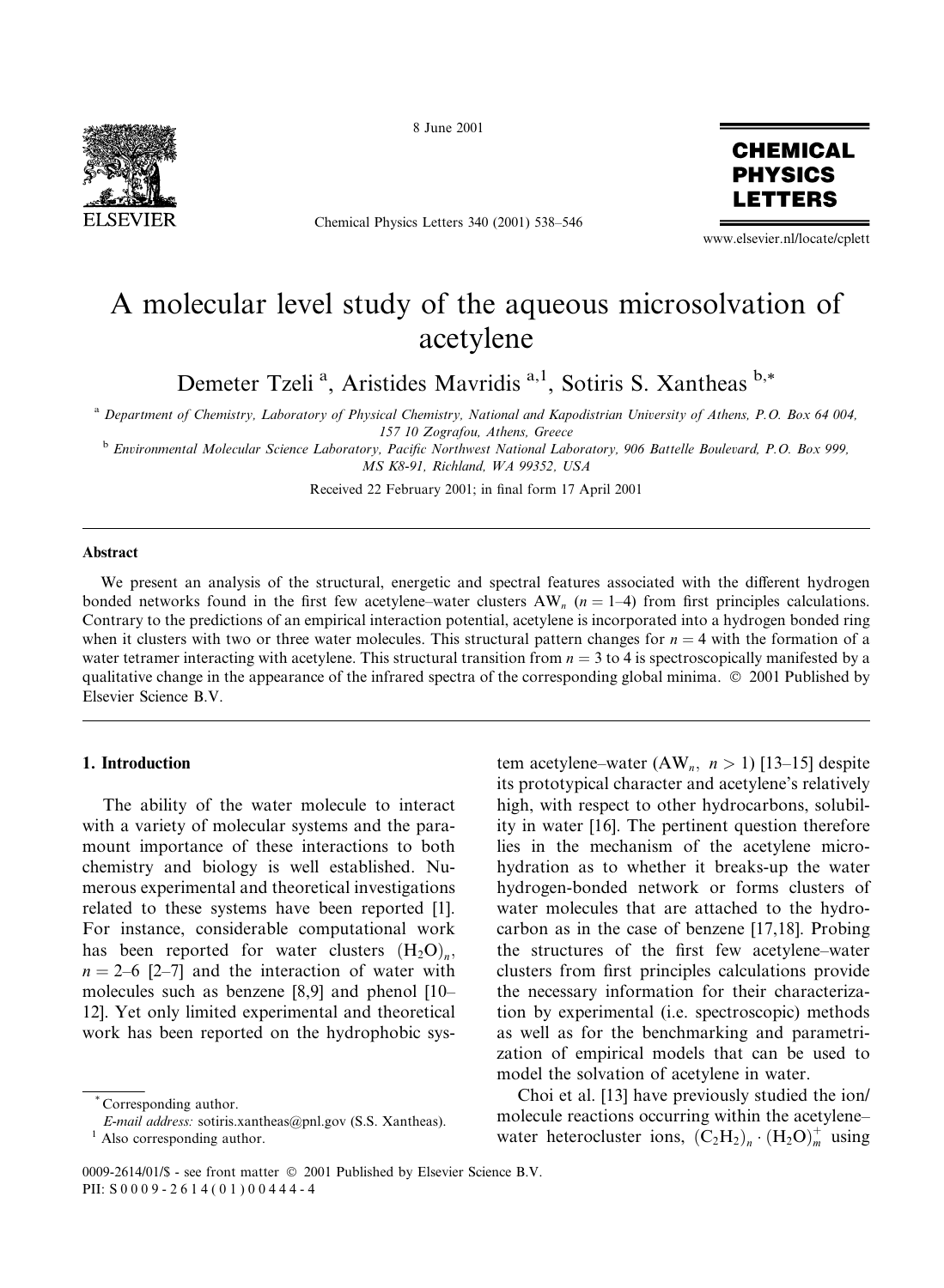an electron impact time of flight (TOF) mass spectrometer. Dykstra [14] applied the molecular mechanics for clusters (MMC) potential model for the  $C_2H_2-(H_2O)$ ,  $(AW_2)$  system and obtained an interaction energy of  $\Delta E_e = -12.65 \text{ kcal/mol}$  $(\Delta E_0 = -8.17 \text{ kcal/mol}$  including zero-point energy corrections), a value that is rather large when compared with our findings (vide infra). Voorhis and Dykstra [15] have furthermore examined the  $AW_3$ ,  $AW_4$ ,  $A_2W_2$  and  $A_3W$  systems via the MMC model. For the AW<sub>3</sub> cluster they reported five minima (with an interaction energy of  $-22.32$  $(-15.12)$  kcal/mol for the global minimum), concluding that  $C_2H_2$  cannot participate in a fourmember ring with three water molecules; no numerical results were presented for the AW<sub>4</sub> cluster. Concerning the  $AW_3$  cluster our findings are qualitatively different: we have located 10 lowlying minima, the computed interaction energies are weaker and several of these form four-member rings with water.

The present work builds on our previous  $C_2H_2-H_2O$  (AW) dimer study [19], where two minima were found on the PES (cf. Fig. 1). In the global minimum, the water molecule acts as an acceptor to the acetylenic hydrogen (AW-Y) whereas there exists a shallow local minimum in which the water molecule bonds as a donor to the triple bond (AW-T) like, for instance, the benzenewater dimer [8,9]. However, the local minimum is washed out (i.e. there is no barrier to the global minimum) when zero-point energy (ZPE) corrections are taken into account, a fact that is consistent with the experimental observation of only one minimum resembling the AW-Y arrangement experimentally [20,21]. Here we extend our previous study to clusters of acetylene with several water molecules. The goal of our study is to provide the first ab initio results on clusters of acetylene with more than one water molecules and  $-$  in the absence of experimental information – their infrared (IR) vibrational spectra that can be used as guidelines in order to assign future experimental data. The theoretical approach is outlined in Section 2. The results for the structures and energetics of the global and low-lying local minima of the AW<sub>n</sub>,  $n = 2-4$  clusters are presented in Section 3 and final conclusions are drawn in Section 4.

#### 2. Theoretical approach

The optimal geometries of the AW<sub>n</sub>,  $n = 2-4$ clusters are obtained at the MP2 level of theory with the family of correlation-consistent aug-ccpVDZ  $(n = 2-4)$  and aug-cc-pVTZ  $(n = 2)$  basis sets [22,23]. At this level of theory all structures were fully optimized and harmonic frequencies were determined for the AW<sub>n</sub>,  $n = 2, 3$  clusters with both basis sets. For the  $n = 4$  cluster, ZPE corrections were calculated at the MP2/aug-ccpVDZ level of theory for the global and two other local minima only. A total of 4, 10 and 30 minima were found for the AW<sub>n</sub>,  $n = 2-4$  clusters, respectively, in an attempt to explore the relative stabilities of several networks and perform a thorough sampling of the configuration space. Here we present the results for the global and several low-lying minima for each cluster. Recognizing the importance of basis set superposition error (BSSE) [24] in van der Waals systems [25,26] we have incorporated these corrections in the calculation of the cluster binding energies following a scheme that includes terms arising from the intramolecular deformation of the monomers in the cluster geometry [27]. Insights into the magnitude of the various interactions and their contribution the energetic stabilization of the different networks can be obtained from the analysis of the interaction energy into 2- through *n*-body terms [5]. This decomposition requires the evaluation of the energy of  $\begin{pmatrix} n \\ 1 \end{pmatrix}$  monomers,  $\begin{pmatrix} n \\ 2 \end{pmatrix}$  dimers,  $\begin{pmatrix} n \\ 3 \end{pmatrix}$ <br>trimers, up to the  $\begin{pmatrix} n \\ n \end{pmatrix}$  cluster, where  $\begin{pmatrix} n \\ i \end{pmatrix}$  stands for the corresponding binomial coefficient. All calculations were performed with the GAUSSIAN 94 [28] suite of programs.

#### 3. Results and discussion

#### 3.1. Structures and energetics

The minimum energy configurations of the  $AW_n$ ,  $n = 1-4$  clusters together with selected geometrical parameters (distances in A, angles in degrees) are shown in Fig. 1. Their interaction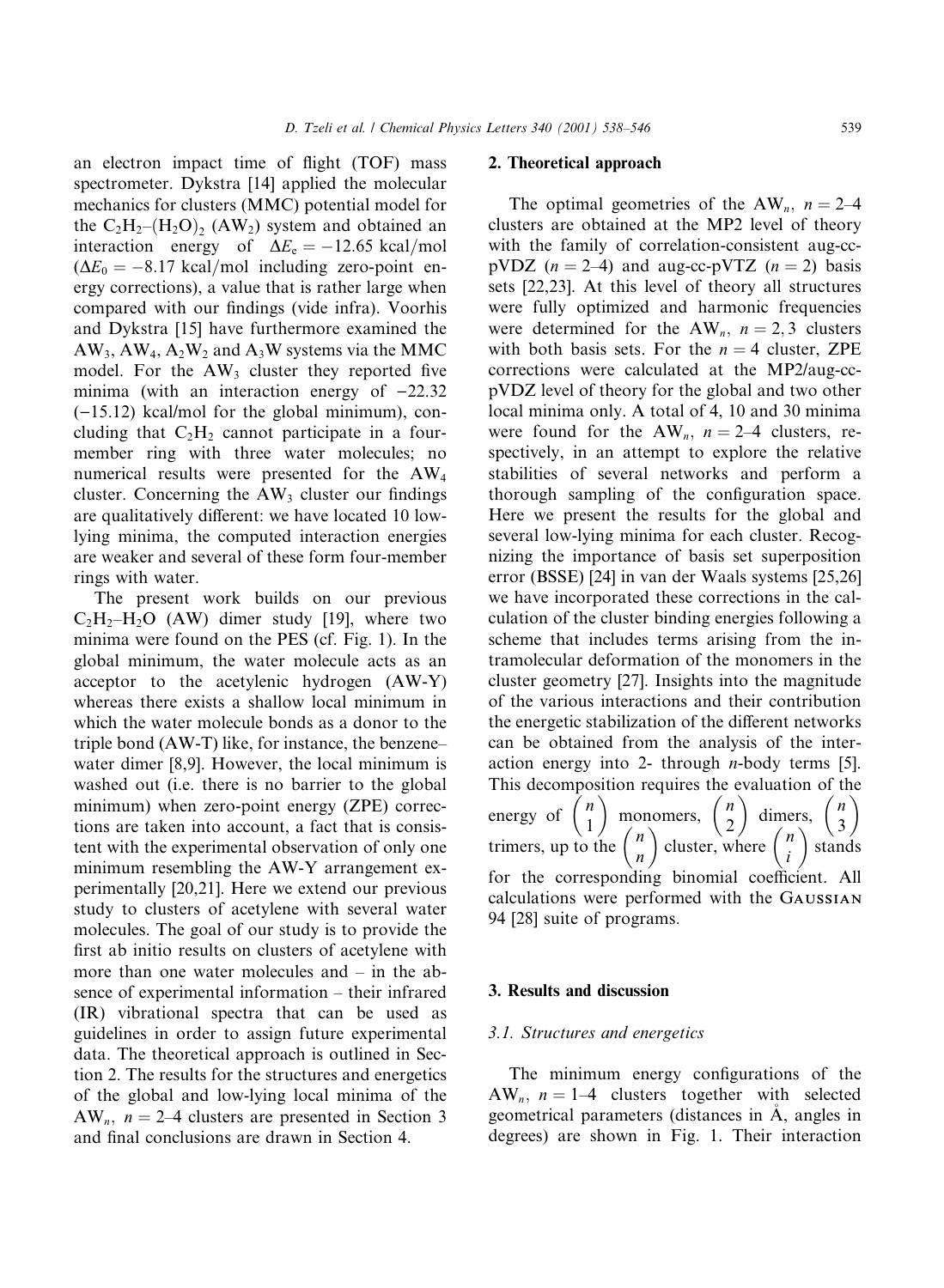

Fig. 1. Geometrical parameters of selected AW<sub>n</sub>,  $n = 1-4$  minima. Bond distances in Å. The global minimum is always denoted by  $(m1)$ .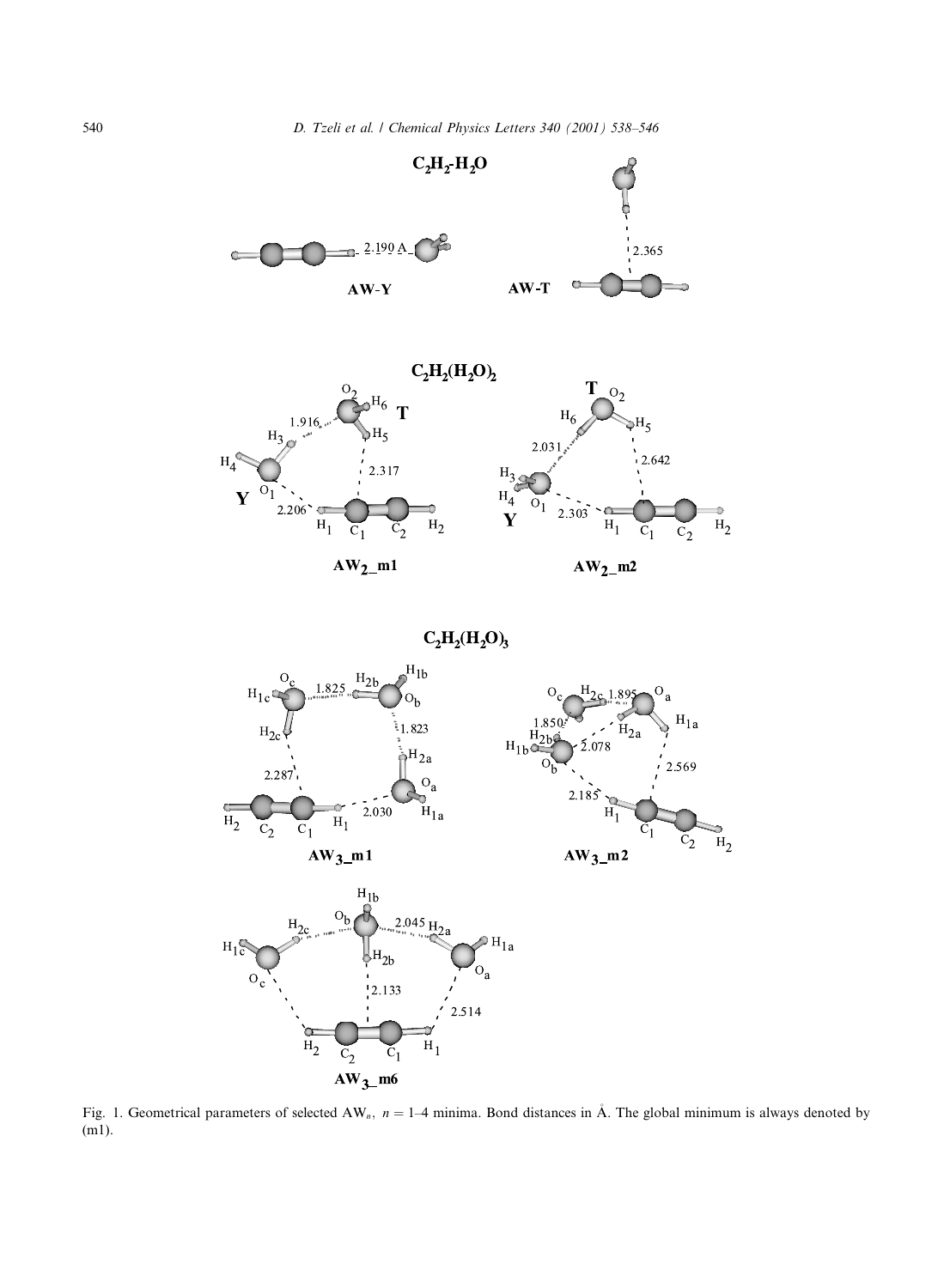

 $C_2H_2(H_2O)_4$ 

Fig. 1. (continued)

energies ( $\Delta E_e$ ) corrected for BSSE [ $\Delta E_e$ (fCP)] and ZPE  $[\Delta E_0$ (fCP)] are listed in Table 1. In this notation the indication 'fCP' denotes the BSSE-corrected energies that were obtained using the function counterpoise method [24]. The energy decomposition is listed in Table 2. The numbering scheme of the various local minima corresponds to their relative position in an energy scale with respect to the global minimum, which is denoted by (m1) for each cluster size. The uncorrected  $\Delta E_e$ 's were used to construct the absolute energy scale with the realization that corrections for BSSE might change the order between some local minima as is the case, for example, for the (m8) and  $(m9)$  local minima of AW<sub>4</sub>. In this notation  $(m6)$ , for example, denotes the sixth local minimum above the global one in absolute energy order. We have chosen to use the uncorrected rather than the BSSE-corrected interaction energies for the ordering of the isomers, since, as was found during previous studies of hydrogen bonded clusters [29– 31], the uncorrected numbers are closer to the complete basis set (CBS) limit than the BSSEcorrected ones with the family of augmented correlation-consistent bases and *especially* for the smaller aug-cc-pVDZ set. Nevertheless, the effect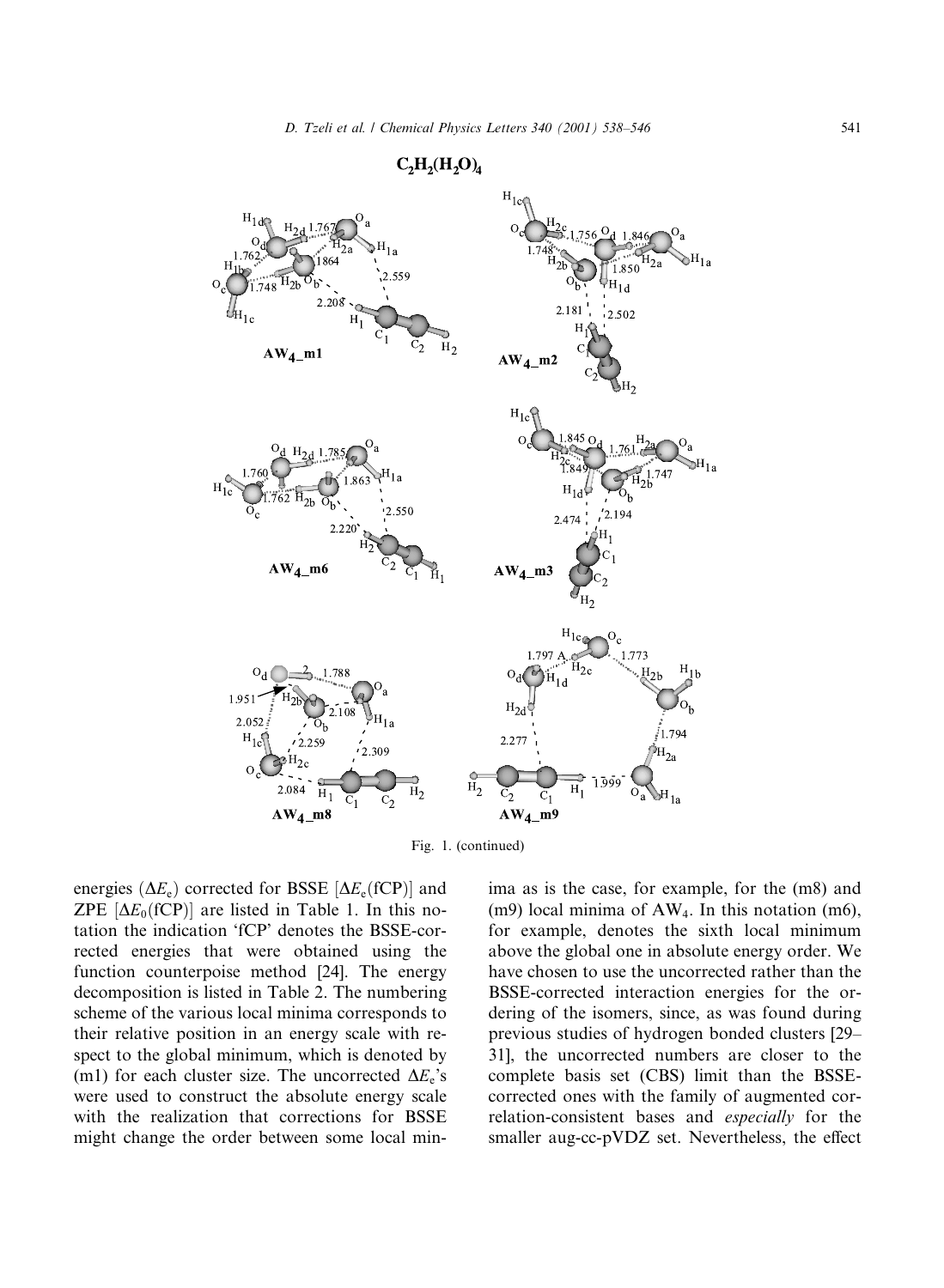Table 1

Interaction energies ( $\Delta E_e$ ) including BSSE [ $\Delta E_e$ (fCP)] and zero point energy corrections [ $\Delta E_0$ (fCP)] in kcal/mol for selected minima of the AW<sub>n</sub>,  $n = 1-4$  clusters

| <b>Species</b>          | Level of theory              | $\Delta E_e$ | $\Delta E_e$ (fCP) | $\Delta E_0$ (fCP) |
|-------------------------|------------------------------|--------------|--------------------|--------------------|
| $AW-Y$                  | $MP2/aug-cc-pVDZa$           | $-3.61$      | $-2.62$            | $-2.58$            |
|                         | MP2/aug-cc-pVTZ <sup>a</sup> | $-3.17$      | $-2.72$            | $-2.21$            |
|                         | $MP2/aug-cc-pVQZa$           | $-2.97$      | $-2.80$            | $-1.85$            |
|                         | MP4/aug-cc-pVDZ <sup>a</sup> | $-3.68$      | $-2.62$            | $-1.59$            |
|                         | MP4/aug-cc-pVTZ <sup>a</sup> | $-3.22$      | $-2.77$            | $-1.82$            |
|                         | MP4/aug-cc-pVQZ <sup>a</sup> | $-2.98$      | $-2.83$            | $-1.88$            |
| $AW_2(m1)$              | MP2/aug-cc-pVDZ              | $-12.02$     | $-9.60$            | $-5.76$            |
| $AW_2(m1)$              | MP2/aug-cc-pVTZ              | $-11.57$     | $-10.36$           | $-6.70$            |
| $AW_2(m2)$              | MP2/aug-cc-pVDZ              | $-8.92$      | $-6.88$            | $-3.71$            |
| $AW_2(m2)$              | MP2/aug-cc-pVTZ              | $-8.31$      | $-7.35$            | $-4.37$            |
| $AW_3(m1)$              | MP2/aug-cc-pVDZ              | $-21.96$     | $-17.80$           | $-11.46$           |
| $AW_3(m2)$              |                              | $-21.49$     | $-17.54$           | $-11.09$           |
| $AW_3(m6)$              |                              | $-17.30$     | $-13.81$           | $-8.47$            |
| $AW_4(m1)$              | MP2/aug-cc-pVDZ              | $-33.89$     | $-28.01$           | $-18.67$           |
| $AW_4(m2)$              |                              | $-33.68$     | $-27.47$           |                    |
| $AW_4(m3)$              |                              | $-33.57$     | $-27.35$           |                    |
| $AW_4(m6)$              |                              | $-33.08$     | $-27.25$           |                    |
| $AW_4(m8)$              |                              | $-30.81$     | $-25.01$           | $-15.89$           |
| $AW_4(m9)$              |                              | $-30.64$     | $-25.14$           | $-16.57$           |
| <sup>a</sup> Ref. [19]. |                              |              |                    |                    |

Table 2

Decomposition of the interaction energy for the global minima of the  $AW_n$ ,  $n = 1-4$  clusters

| $\boldsymbol{n}$ |                | $\Delta E_e$ | Deformation | $2$ -body | $3$ -body | 4-body  | 5-body  |  |
|------------------|----------------|--------------|-------------|-----------|-----------|---------|---------|--|
| 2                | m1             | $-9.60$      | 0.18        | $-8.60$   | $-1.18$   |         |         |  |
|                  | m2             | $-6.88$      | 0.03        | $-7.25$   | $+0.34$   |         |         |  |
| 3                | m1             | $-17.80$     | 0.43        | $-14.60$  | $-3.36$   | $-0.27$ |         |  |
|                  | m2             | $-17.54$     | 0.44        | $-15.08$  | $-2.91$   | 0.01    |         |  |
|                  | m6             | $-13.81$     | 0.34        | $-13.07$  | $-1.14$   | 0.06    |         |  |
| 4                | m1             | $-28.01$     | 1.03        | $-21.90$  | $-6.65$   | $-0.51$ | 0.01    |  |
|                  | m2             | $-27.47$     | 1.03        | $-22.00$  | $-6.14$   | $-0.38$ | 0.03    |  |
|                  | m <sub>3</sub> | $-27.35$     | 1.05        | $-21.94$  | $-6.14$   | $-0.36$ | 0.03    |  |
|                  | m <sub>8</sub> | $-25.01$     | 0.72        | $-21.81$  | $-3.88$   | $-0.03$ | 0.00    |  |
|                  | m <sub>9</sub> | $-25.14$     | 0.68        | $-19.56$  | $-5.57$   | $-0.65$ | $-0.04$ |  |

All energies (kcal/mol) are BSSE-corrected and obtained with the aug-cc-pVDZ set.

of BSSE changes the relative order of only two of the higher lying isomers in  $AW_4$  (m8 and m9), a fact that does not affect any of the conclusions of our study.

The results for the different size cluster minima are as follows:

 $AW_2$ : we have located four minima that all lie within 5 kcal/mol in energy. The lowest two are shown in Fig. 1. In the global minimum (m1) the four heavy atoms lie practically on a plane (dihedral angle is 1.61°), while a low-lying local minimum (m2) has  $C_s$  symmetry. The other two higher lying local minima are configurations with two non-interacting water molecules either as both acceptors from the C-H bond or as both donors to the triple bond. These are higher in energy since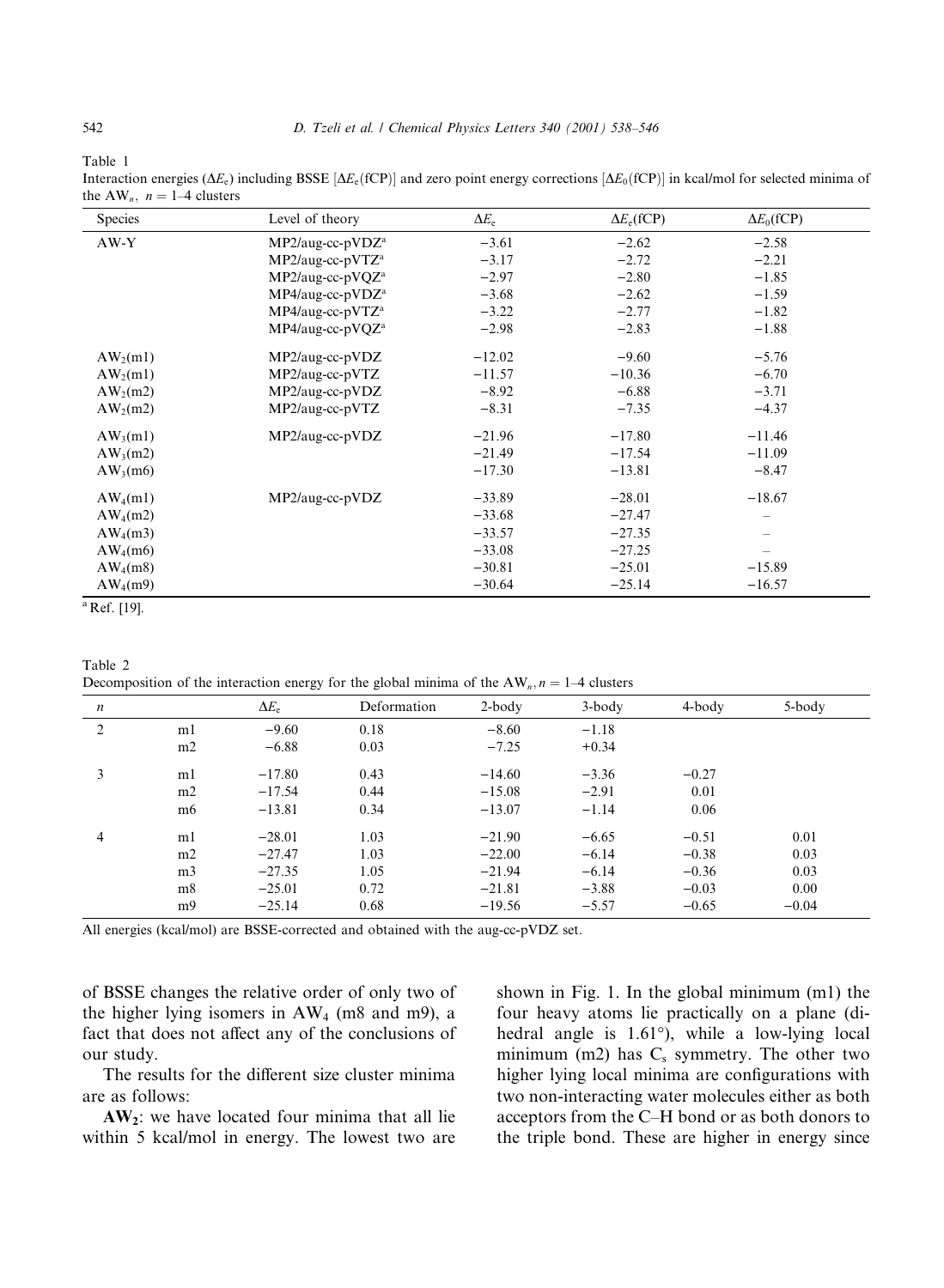the hydrogen bonding network in these structures is not fully connected (the water molecules are on either side of acetylene) and therefore there is a smaller number of hydrogen bonds than in the lowest lying (m1) and (m2) minima. The interaction energies  $\Delta E_e$ ,  $\Delta E_e$ (fCP) and  $\Delta E_0$ (fCP) are  $-12.02, -9.60, -5.76$  kcal/mol for (m1) and  $-8.92$ ,  $-6.88$  and  $-3.71$  kcal/mol for (m2) at the MP2/ aug-cc-pVDZ level, respectively. The corresponding results with the aug-cc-pVTZ set are ca. 0.4– 0.6 kcal/mol less. The energy difference between  $(m1)$  and  $(m2)$  can be equally attributed to differences in the 2- $(1.35 \text{ kcal/mol})$  and 3-body  $(1.52$ kcal/mol) terms (cf. Table 2). As regards the components of the 2-body term, the water-water interaction in both isomers is practically identical and lies within <0.1 kcal/mol from the corresponding value of  $-4.43$  kcal/mol in the water dimer at this level of theory (MP2/aug-cc-pVDZ, BSSE-corrected) [27]. Therefore the difference in the 2-body term is mainly due to the sum of the two acetylene-water interactions, which is different in the two networks  $(-4.27 \text{ kcal/mol}$  for  $(m1)$  vs.  $-2.86$  kcal/mol for (m2)). The difference in the 3body term (cf. Table 2) arises from the fact that the homodromic  $2$  (m1) network has a larger cooperative (3-body) term  $(-1.18 \text{ kcal/mol})$  than the  $(m2)$ structure (+0.34 kcal/mol) in accordance with previous results for water cluster networks similar to the ones encountered here [32].

 $AW_3$ : Out of the 10 investigated minima, Fig. 1 shows the global  $(m1)$  and the local  $(m2)$  and  $(m6)$ minima. The global (m1) minimum resembles a homodromic network formed by the participation of the C-H bond. The (m2) local minimum is a cyclic water trimer interacting with acetylene. The next three minima  $(m3)$ – $(m5)$  are different conformers of these two main arrangements. The (m6) local minimum has  $C_s$  symmetry resembling an 'open' water trimer [33] interacting with acetylene. The interaction energies of  $(m1)$  and  $(m2)$  differ by less than 0.5 kcal/mol (cf. Table 1). The total 2body term for  $(m2)$  is larger than that of  $(m1)$ , but the homodromic (m1) network exhibits the largest cooperative (3- and 4-body) effect. The difference of 0.75 kcal/mol in the sum of the total 3- and 4body energies between the two minima is crucial in stabilizing  $(m1)$  with respect to  $(m2)$  although the latter has a total 2-body energy that is larger by 0.5 kcal/mol with respect to the former (the deformation energies being equal). As regards (m6), it was found that it has the largest  $(95\%)$  contribution from the 2-body interaction among the three networks.

Our results are in contrast with the ones by van Voorhis and Dykstra [15] using the MMC approach which reported a global minimum resembling (m2) with  $\Delta E = -22.32$  kcal/mol  $(\Delta E_0 = -15.12 \text{ kcal/mol})$ , and concluded that acetylene cannot participate in a four-member ring. Our results suggest quite the contrary, namely that the global minimum (m1) of  $AW_3$  is a four-member ring cyclic structure formed by the insertion of the acetylene C–H bond into the water homodromic network. The discrepancy probably lies in the poor description of the magnitude of non-additive terms (which are crucial in stabilizing the (m1) minimum) with the MMC approach.

 $AW_4$ : Out of 30 minima found for the  $AW_4$ cluster, the main families of minima denoted as global  $(m1)$  and local  $(m2)$ ,  $(m3)$ ,  $(m6)$ ,  $(m8)$ , and  $(m9)$  are shown in Fig. 1. In the  $(m1)$ ,  $(m2)$ ,  $(m3)$ , and (m6) minima a cyclic quasi-planar water tetramer interacting with A is formed; in the (m1) and (m6) two adjacent water molecules, and in  $(m2)$  and  $(m3)$  two 'diagonal' water molecules interact with A through two van der Waals 'bonds'. The water arrangement in isomers  $(m1)$  and  $(m6)$ resembles, in essence, the global  $(S_4)$  and low-lying  $(C_i)$  water tetramer  $(W_4)$  ring minima [4]. These are, however, distorted from the corresponding  $S_4$ and  $C_i$  symmetries due to the interaction with A. The (m8) minimum can be considered as a perturbed 'cage' water tetramer and (m9) is a homodromic network like a cyclic pentamer in which A participates via the C-H bond. The first seven minima, (m1)–(m7), lie within  $\sim$ 1 kcal/mol, while all 30 minima span an energy range of about 14 kcal/mol. The network of the (m1) global minimum

<sup>&</sup>lt;sup>2</sup> From the Greek word ' $o\mu o\delta\rho o\mu o\varsigma$ ' meaning 'going the same way'. This term is used to denote a specific class of networks in which the heavy atoms form a quasi-planar ring and the H atoms participating in the hydrogen bond are arranged along the same direction (i.e. clockwise) around the ring.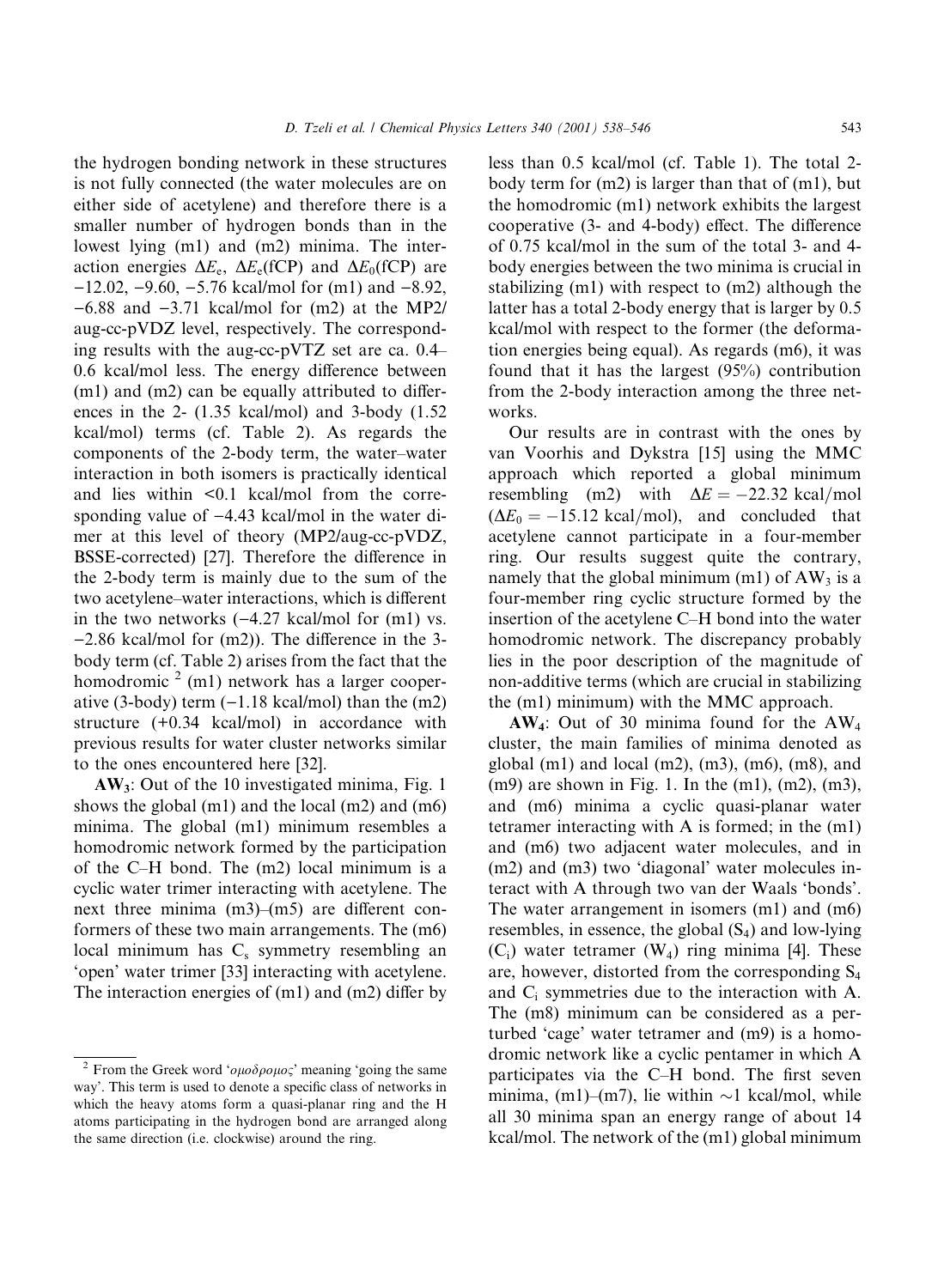of the  $AW_4$  cluster (water tetramer bound to A) is qualitatively different from the one found for the  $AW_3$  cluster (homodromic cyclic network that incorporates A).

The many-body analysis of Table 2 suggests the reason behind the stabilization of (m1) with respect to  $(m9)$  is the formation of a smaller ring of water in the former when compared to the latter that consequently enhances the individual and 2and 3-body water interactions. The energy difference between these two minima can be accounted for from the differences in the sums of the total 2and 3-body interactions. This is consistent with the trend previously observed for the water hexamer ring and cage isomers [32] and it has its origin in the fact that the individual 2-body (mostly the diagonal) terms weaken as the ring gets larger. For all these networks we note the predominance of the 2- and 3-body interactions. For the global minimum (m1) the components of the manyenergy terms due to water only, dominate as the 2-, 3-, and 4-body  $W_n$  interactions. The sum of the four water-only (W-W-W) 3-body terms (21.8%) practically comprises the total of all 3-body terms (23.7% of total interaction energy), suggesting that there is little contribution from the (A-W-W) terms to the total 3-body energy of the cluster.

# 3.2. Vibrational spectra

As noted earlier, experimental IR spectra have been currently measured only for the  $n = 1$  (AW) cluster. The harmonic vibrational spectra of the global minima (m1) of the  $AW_n$ ,  $n = 1-4$  clusters, obtained at the MP2/aug-cc-pVDZ level of theory, are shown in Fig. 2.

For  $n = 1$  the most intense band at 3390 cm<sup>-1</sup> corresponds to the antisymmetric C-H vibration (denoted by '\*' in Fig. 2). This band is red-shifted by 27 cm<sup>-1</sup> in the  $n = 2$  cluster. The most intense band in the  $n = 2$  cluster is the water dimer donor hydrogen bonded OH stretch (denoted by '+' in Fig. 2) at 3647 cm<sup>-1</sup>, red-shifted by 56 cm<sup>-1</sup> from the corresponding band in the gas phase water dimer. The rest of the water OH stretching bands, such as the dimer acceptor symmetric band at  $3734$  cm<sup>-1</sup> and the two anti-symmetric ones at 3891 cm<sup>-1</sup> (dimer acceptor) and 3899 cm<sup>-1</sup> (dimer donor), gain intensity through their interaction with A.

For  $n = 3$  the C-H antisymmetric vibration at 3297 cm<sup>-1</sup> is now red-shifted by 93 cm<sup>-1</sup> with respect to the one in the  $n = 1$  cluster. The two intense bands at 3532 and 3581  $cm^{-1}$  correspond to the in-phase and out-of-phase motions of the hydrogen bonded atoms  $H_{2a}$  and  $H_{2b}$  in structure  $AW_3$  m1 of Fig. 1. The band at 3694 cm<sup>-1</sup> is



Fig. 2. Calculated harmonic IR spectra for the global minima of the AW<sub>n</sub> clusters ( $n = 1-4$ ) at the MP2/aug-cc-pVDZ level of theory. The CH vibrations are denoted by '\*' whereas the ones for the hydrogen bonded OH stretches by '+'.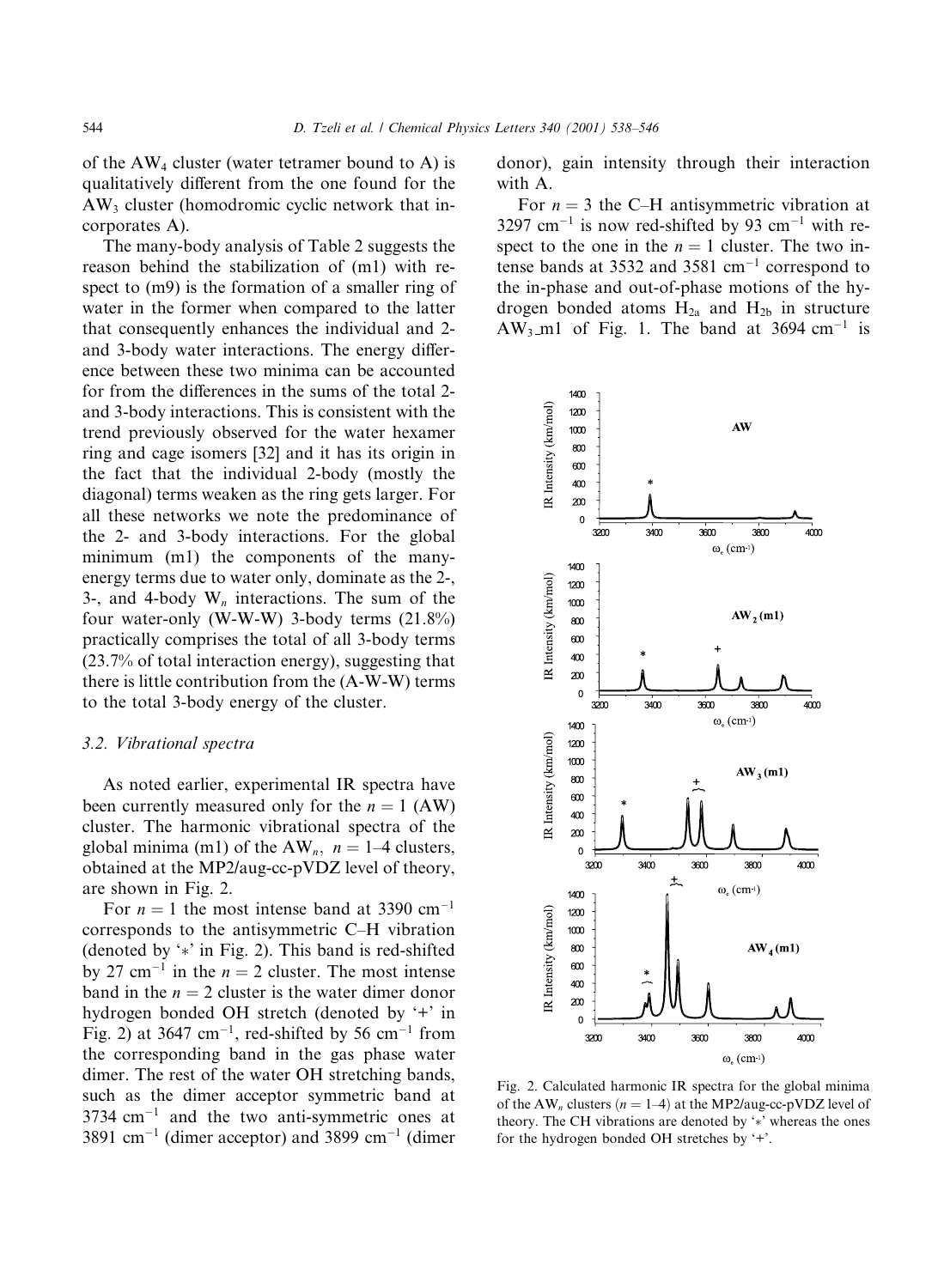mostly the vibration of the OH stretch of the water that is donating a hydrogen atom to the triple bond of A (atom  $H_{2c}$  in structure AW<sub>3</sub>\_m1 of Fig. 1). Finally the antisymmetric OH stretches of the three water molecules are at 3883, 3886 and  $3894$  cm<sup>-1</sup>, respectively. The appearance of several IR active bands at 3446 and 3483 cm<sup>-1</sup> in the OH stretching region for  $n = 4$  (as opposed to a single band at 3486 cm<sup>-1</sup> for the ring tetramer of  $S_4$ symmetry) is a consequence of the symmetry breaking of the water tetramer ring moiety due to its interaction with A. The fact that the red shift of the OH stretches increases with cluster size for  $n = 2-4$ , eventually results in their coupling with the C-H stretch for  $n = 4$ . The spectroscopic signature of this effect is a doublet at 3367 and 3381 cm<sup>-1</sup> for  $n = 4$ . These vibrations are almost in the same position as for the  $n = 2$  cluster, reversing their monotonic progression towards lower frequencies with respect to the AW dimer, viz.  $27 \text{ cm}^{-1}$  (n = 2), 93 cm<sup>-1</sup> (n = 3) and 23 cm<sup>-1</sup>  $(n = 4)$ . In contrast, the vibrations of the hydrogen bonded OH stretches (denoted by '+' in Fig. 2) are progressively red-shifted with increasing cluster size. The calculated harmonic spectra are certainly not expected to predict the absolute position of the various bands, however their *shifts* relative to the isolated fragments as well as their progression with cluster size can serve as useful guides in searching for the IR active bands of the various cluster experimentally. This approach has been successfully followed before for hydrogen bonded clusters [31,34]. For a quantitative prediction of the anharmonicity of these bands and a direct comparison with the experimentally measured spectra, large portions of the PESs of the clusters need to be sampled and approaches like vibrational SCF and its extensions need to be employed [35]. However, the size of the clusters that are examined in this study is currently prohibitive in using these methods in order to estimate accurate anharmonic corrections.

# 4. Conclusions

We have studied the microhydration mechanism of acetylene from first principles. Although initially  $(n = 2, 3)$  the formation of cyclic homodromic rings that incorporate the C-H bond of A in the network prevails, eventually  $(n = 4)$  the formation of complexes of small cyclic clusters interacting with A is energetically more favorable. This is in contrast to the results of previous studies performed with more approximate methods that concluded that acetylene does not participate in a four-member ring with three water molecules. The disagreement is most likely attributed to the inadequate description of the magnitude of the nonadditive components of the interaction energies with the previous methods. The structural transition from homodromic to van der Waals structures is associated with a qualitative change in the appearance of the IR spectra. These spectral features and qualitative changes in the IR spectra with cluster size present a guide for the experimental probe of the different structural networks found in the global minima of the acetylene–water clusters  $AW_n$  and in particular the structural transition between different hydrogen bonding networks found from  $n = 3$  to 4.

# **Acknowledgements**

This work was performed under the auspices of the Division of Chemical Sciences, Office of Basic Energy Sciences, US Department of Energy under Contract DE-AC06-76RLO 1830 with Battelle Memorial Institute, which operates the Pacific Northwest National Laboratory. Computer resources were provided by the Division of Chemical Sciences and by the Scientific Computing Staff, Office of Energy Research, at the National Energy Research Supercomputer Center (Berkeley, CA). DT acknowledges an Associated Western Universities (AWU) fellowship during her visit to PNNL and the Hellenic Scholarship Foundation (IKY) for continuous financial assistance.

### **References**

- [1] P. Hobza, R. Zahradnik, Chem. Rev. 88 (1988) 871.
- [2] K.S. Kim, M. Dupuis, G.C. Lie, E. Clementi, Chem. Phys. Lett. 131 (1986) 451.